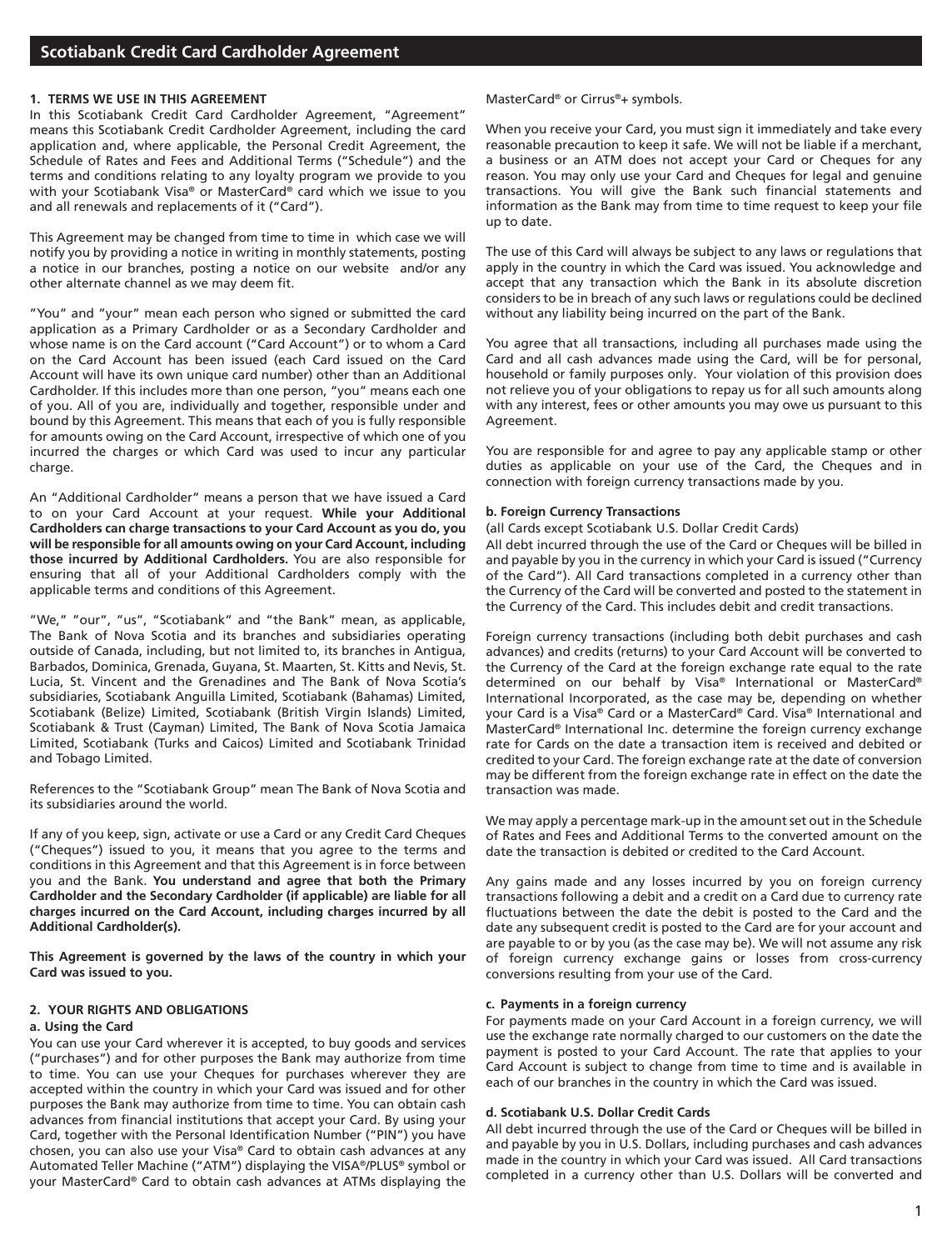posted to the statement in U.S. Dollars. This includes debit and credit transactions.

Foreign currency transactions (including both debit purchases and cash advances) and credits (returns) to your Card Account will be converted to U.S. Dollars at the foreign exchange rate equal to the rate determined on our behalf by MasterCard International Incorporated or Visa® International, as the case may be.

We may apply a percentage mark-up, as determined by us from time to time and disclosed in the Schedule of Rates and Fees and Additional Terms or in the manner indicated in the Schedule of Rates and Fees, to the converted amount on the date the transaction is debited or credited to the Card Account. The foreign exchange rate at the date of conversion may be different from the foreign exchange rate in effect on the date the transaction was made.

Any gains made and any losses incurred by you on foreign currency transactions following a debit and a credit on a Card due to currency rate fluctuations between the date the debit is posted to the Card and the date any subsequent credit is posted to the Card are for your account and are payable to or by you (as the case may be). We will not assume any risk of foreign currency exchange gains or losses from cross-currency conversions resulting from your use of the Card.

#### **e. Repaying the amounts you owe**

When you use your Card and/or Cheques, and/or allow others to use them, you incur a debt. Interest, service charges and annual fees that we charge you under this Agreement, will be added by us to your debt and will form part of it. You agree to repay the total amount of the debt to the Bank, including interest, service charges and annual fees.

# **Withholding taxes**

If at any time you are required to make any deduction or withholding in respect of any Taxes from any payment due to us under this Agreement, the sum due from you in respect of such payment shall be increased to the extent necessary to ensure that, after the making of such deduction or withholding, we receive on the due date for such payment (and retain free from any liability in respect of such deduction or withholding) a net sum equal to the sum which we would have received had no such Taxes been required to be deducted or withheld and you shall pay the full amount required to be deducted or withheld to the relevant authorities. You also agree to provide us with a copy of the receipt or other proof of payment evidencing the amounts paid or payable regarding any deduction or withholding of Taxes upon our request.

**You agree to indemnify us against any and all losses, costs, interest payable and penalties we incur by reason of any failure by you to timely pay such Taxes by reason of any increased payment as a result of your not having filed any tax return, form or information statement that may be required by any authorities.**

We will not advise you of any legal responsibilities you might have with regard to Taxes. It is your sole responsibility to ensure any and all such amounts are properly and timely remitted and reported and that we receive full payment of the full amount of any minimum monthly payment, interest or other amounts due in accordance with the provisions of this Agreement.

**"Taxes"** means any present or future levy, impost, duty, charge, assessment or fee of any nature (including interest, penalties and additions thereto) by any government or other taxing authority in respect of any payment under this Agreement, including, without limiting the generality of the foregoing, income taxes, sales taxes, use taxes, goods and services taxes, excise taxes, value-added taxes, levies, assessments, stamp duties and similar taxes.

#### **3. MAKING PAYMENTS**

#### **a. Making a Minimum Monthly Payment**

Your monthly statement will tell you the balance owing on your Card Account (representing purchases, cash advances, interest, service charges, and other fees as at the statement date), and will indicate the "Total Minimum Payment" due. If you do not repay your debt in full by the "Payment Due Date" shown on your monthly statement, you agree to pay at least the Total Minimum Payment in the currency stated in the statement. You must make the Total Minimum Payment on or before the Payment Due Date shown on your monthly statement. We may require a different monthly payment amount and will notify you of this beforehand.

Any overdue payment or over-limit amount must be paid as soon as you receive your statement. If you pay more than the Total Balance owing shown on your monthly statement, we will not pay you any interest on the credit balance.

You can make payments at any branch of the Bank in the country in which the Card was issued, or through any alternate payment channel offered by the Bank from time to time in the country in which the Card was issued including at any Scotiabank ATM, by mail, online and by telephone banking, where available. To make payments at a Scotiabank ATM, online at the Scotiabank website or by telephone, you will require a ScotiaCard\* banking card and you must be set up for Scotia OnLine\* Internet Banking or TeleScotia\* telephone banking, as the case may be. Such payments may take up to two business days to process and we cannot be held responsible for any loss or inconvenience which may be suffered by you during the processing period.

If you do not make at least your Total Minimum Payment by the Payment Due Date shown on your monthly statement, we can, in our discretion and with notice to you, increase the interest rate applicable to all new and existing balances on your Card Account. You will pay interest on your new and existing balances at such rate as may be shown on your statement. You will continue to pay the higher rate of interest until such time as you have paid at least the Total Minimum Payment by the Payment Due Date for six (6) consecutive months.

We can deduct the Total Minimum Payment amount, any overdue payment, any over-limit amount or any outstanding amounts owing on your Card Account from any other account you have with us, whether in your own name or held jointly, and use those funds to pay the amount you owe on your Card Account, without telling you in advance. You authorize us to debit any of your accounts with us for all or any portion of the debt you owe us.

#### **b. Your statement**

Each month we will provide you with your monthly statement. However, we will not provide a monthly statement if there has been no activity on your Card Account for that month and nothing is owing to us.

With your consent, we may provide your monthly statement electronically through Scotia OnLine Internet Banking.

#### **c. Preparing and sending monthly statements**

Monthly statements are only prepared on business days, so your monthly statement date may vary from month to month. We will send monthly statements to the Primary Cardholder only at the last address we have on file and we consider providing the statement to the Primary Cardholder as having provided a copy to all of you including any Secondary Cardholder. You agree that all statements will be provided to the Primary Cardholder and such statements will be deemed to have been received by you when provided to the Primary Cardholder. As Primary Cardholder, you also agree to give a copy of the monthly statements you receive from us to the Secondary Cardholder.

We will prepare your monthly statement at approximately the same time each month. If you do not receive your statement within forty-five days from the date of your last statement, you must inform us promptly in writing of such non-receipt.

If you think your statement contains any errors, you must tell us within thirty (30) days of the date of the statement. Unless we have received a notice of non-receipt, at the expiration of the thirty (30) day period of the date of the statement, except as to any errors that have been notified to the Bank, it shall be settled conclusively between the Bank and you that the statement contains no errors.

## **d. Making payment when mail service is disrupted**

Even when normal mail service is disrupted or you do not receive your statement for any reason, you must continue to make payments. We will tell you where to do so, and where to pick up your Card Account statement, by advertising on radio or television, in the newspapers or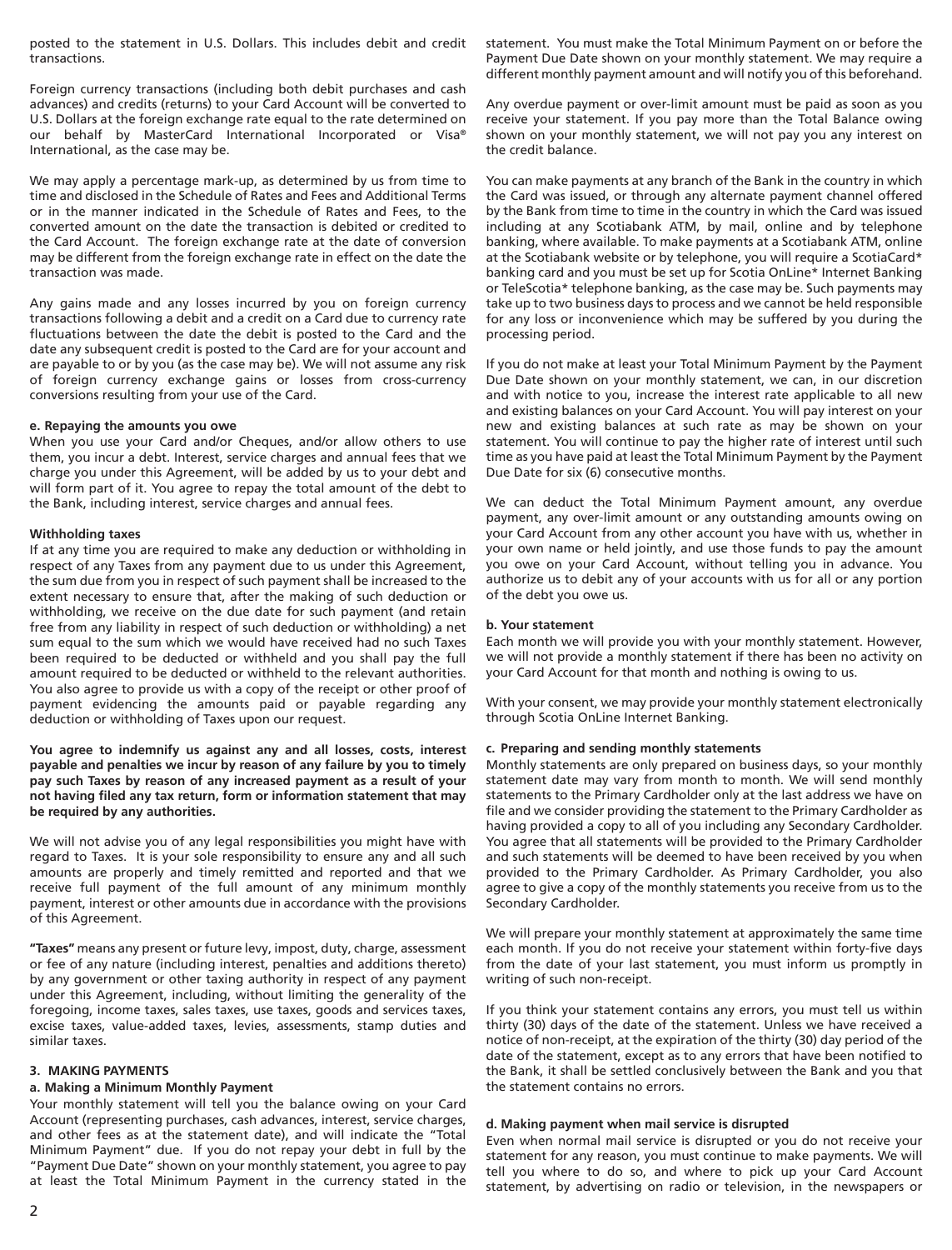online through Scotia OnLine Internet Banking. Your statement will be deemed to have been delivered to you on the day it is available for you to pick up, whether or not you do so.

## **4. REQUESTING CARDHOLDER SERVICES**

You have requested the features, benefits and services provided automatically with your Card. You understand that optional services may be available to you at additional cost. Further, you understand that all services available with the Card may be governed by separate agreements or authorizations by which you agree to be bound. You also understand that some of these services are supplied by firms independent of us and that we are not liable for them.

# **5. TELLING US ABOUT LOSS, THEFT OR UNAUTHORIZED USE**

You will inform us immediately by telephone and in writing about the loss, theft or unauthorized use of your Card, PIN or Cheques. If you even suspect unauthorized use, you will let us know immediately. To contact us, please call us at the number on the back of your Card or at the number provided to you on your monthly statement. If your Card and/or Cheques are lost or stolen, you will be liable for all debts resulting from their use, until you have told us that they have been lost or stolen. If you have previously authorized someone to use your Card or Cheques, and have subsequently withdrawn your authorization, you will continue to be liable for all debts incurred by the use of your Card and Cheques until they have been surrendered to the Bank.

## **6. KEEPING YOUR PERSONAL IDENTIFICATION NUMBER (PIN) CONFIDENTIAL**

You agree to keep your PIN separate from your Card at all times. If you do not keep your PIN confidential, or if you keep your Card and your PIN in a way that would enable someone else to use them together, you will be liable for all debt, including interest arising from their unauthorized use.

## **7. CHANGE OF INFORMATION AND NOTIFICATION REQUIREMENTS**

We can rely exclusively on any directions, authorizations and other communications we receive from you whether communicated verbally, electronically or in writing. Either the Primary Cardholder or Secondary Cardholder may give us any instructions regarding this Agreement without the agreement of the other person. You must tell us about any name change, and you must also provide us with any other information we may require from you from time to time to keep our records up to date.

You, as the Primary or Secondary Cardholder, will inform us immediately in writing if you:

- change your name
- change your address
- change your home, cellular or business telephone number
- change your e-mail address (if you have one).

## **8. SETTLING DISPUTES**

If a dispute arises about a transaction for which you used your Card or Cheques, you must settle it directly with the merchant or business concerned. You agree to indemnify the Bank in respect of all claims arising from any such dispute with or by the merchant or any third party.

## **9. CANCELLING THE CARD AND/OR THIS AGREEMENT**

You can cancel the Card by telling us in writing that you want to do so. However, until you pay us the full amount you owe us under this Agreement, this Agreement will remain in effect. Your Card and Cheques are our property and you are required to give them back to us, or someone acting on our behalf, when we ask for them.

We can also cancel the Card and/or this Agreement at any time for any reason without telling you in advance. If we do, you must pay all amounts owing on your Account, stop using your Card and Cheques, and return your Card and Cheques to us if we ask you to do so.

If you or we cancel the Card, you will still be liable for the full amount of your debt owing as a result of the use of the Card and/or Cheques and any other amounts you owe us under this Agreement. Unless we agree otherwise, these amounts are due immediately upon cancellation of your Card. You agree that we may deduct amounts owing on your Card Account from any other account you have with us without notice to you.

## **10. PRE-AUTHORIZED PAYMENTS**

You are responsible for providing a merchant with whom you have set up a pre-authorized payment plan with correct and up-to-date information. This includes a change in account number or your Card's expiry date. You are also responsible for all charges to the Card until you have cancelled the pre-authorized payment plan with the merchant. We will not be liable for any pre-authorized transactions that cannot be posted to your account, and you are still liable to the merchant for making payment. It is your responsibility to contact a merchant when you want to cancel a pre-authorized transaction. You should check your monthly statements to ensure that cancelled transactions have been discontinued.

On cancellation of the Card or on the termination of this Agreement, you agree to notify the merchant that all future pre-authorized payments on the Card are to be immediately cancelled.

## **11. OBSERVING YOUR CARD'S EXPIRY DATE**

You agree not to use the Card or Cheques after your Card's expiry date. If the Card or Cheques are used after the Card has expired, you are responsible for and agree to pay any debts incurred.

## **12. NOT EXCEEDING YOUR CREDIT LIMIT**

As the charges on your Account increase, the amount of credit available for you to use will decrease. We calculate how much credit you have available by deducting from your credit limit the amount you owe us including the amount of any purchases we have authorized but not yet posted to your Card Account.

We may in our absolute discretion from time to time allow the amount you owe us to exceed your credit limit by authorizing transactions in excess of your credit limit. If we do, you agree to repay the total amount of the debt to the Bank, including the amount which exceeds your credit limit.

Your credit limit will be provided to you when you receive your Card and will also be set out on your monthly statement. Your credit limit is the maximum amount which we allow you, the Primary and Secondary Cardholder(s) and any Additional Cardholders, taken together, to charge to your Card Account to cover purchases, cash advances, interest and fees.

We can increase or reduce your credit limit without telling you in advance. You agree that your debt will not exceed the credit limit that will be communicated to you from time to time.

## **13. ACCEPTING OUR RECORDS**

You agree to accept our records of a transaction as accurate unless you can provide contrary evidence that is satisfactory to us.

## **14. BEING JOINTLY AND SEPARATELY LIABLE**

You, the Primary Cardholder, together with the Secondary Cardholder, are jointly and separately liable for all debt owing as a result of the use of the Card and Cheques and for performing all of your obligations under this Agreement. This means that each of the Primary Cardholder and Secondary Cardholder is fully responsible for the entire debt, including amounts owing incurred by any Additional Cardholders. In addition, this Agreement is binding on your personal and legal representatives.

## **15. DETERMINATION OF INTEREST CHARGES**

## **You agree to pay us interest as set out below.**

In this Agreement, "Statement Cycle" refers to the number of days between one statement date and the next statement date. Unless otherwise defined in the Schedule of Rates and Fees and Additional Terms, "Other Charges" include, but are not limited to, the annual and other fees referred to in the Schedule of Rates and Fees and Additional Terms and insurance premiums.

For information on your applicable interest rate, please see the Schedule of Rates and Fees and Additional Terms. The applicable interest rate applied to purchases and cash advances may increase as described in the section "Making a Minimum Payment."

The interest charge on your monthly statement is calculated separately for (i) purchases and Other Charges and (ii) cash advances, respectively.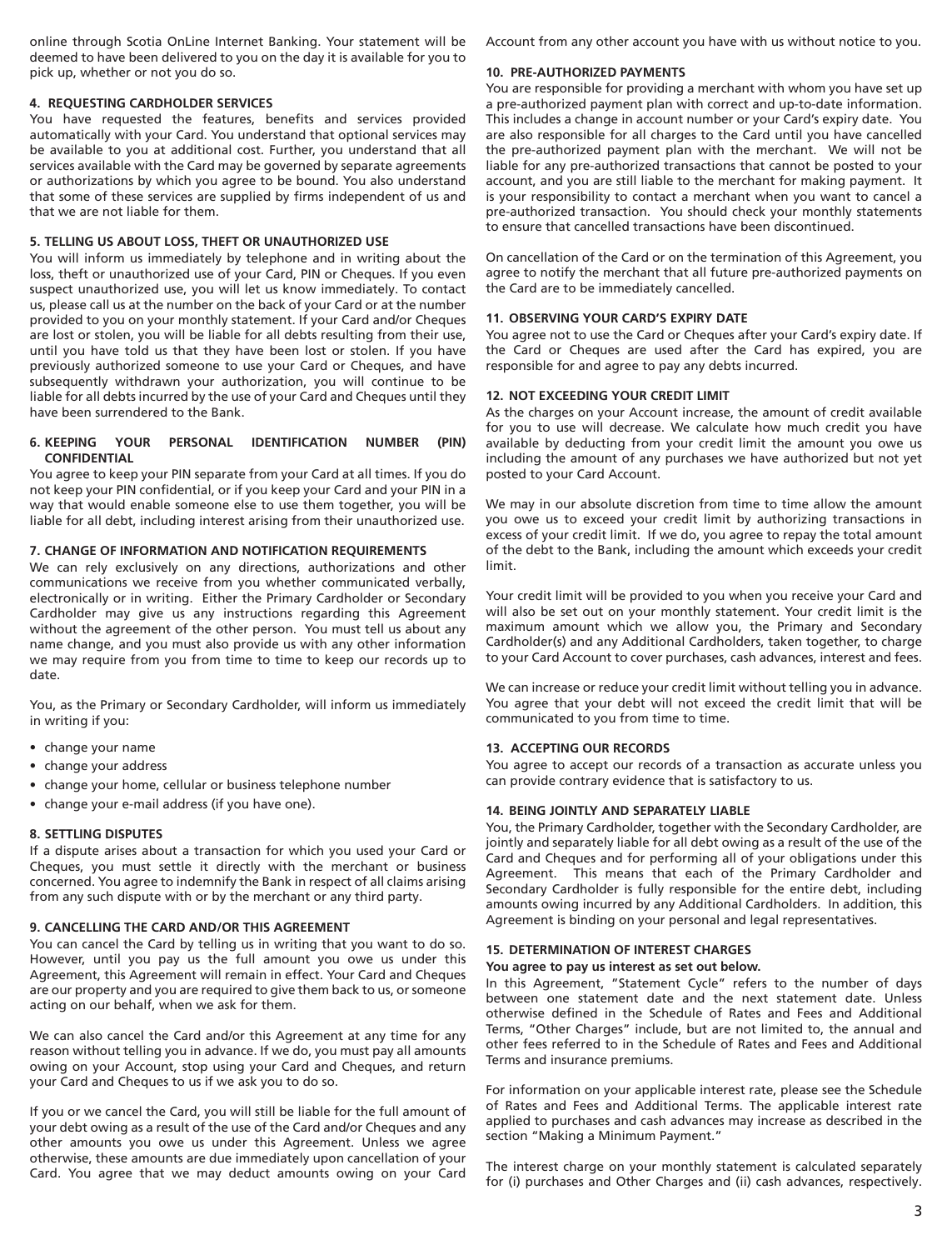The "Interest or Finance Charges" shown on each of your monthly statements is the sum of (i) interest charges on purchases and Other Charges, and (ii) interest charges on cash advances. There may be variations due to rounding.

#### **16. CHARGING INTEREST ON PURCHASES AND OTHER CHARGES**

If your Card Account has a grace period on purchases and Other Charges, you must pay your total balance in full by the Payment Due Date to avoid interest charges. If we do not receive your full payment by the Payment Due Date, we will charge interest on each purchase and Other Charges from the date of the transaction to the date your balance is repaid in full. Interest will be charged on purchases and Other Charges carried from previous statement cycles until they are paid in full.

Interest on purchases and Other Charges for the current billing cycle is calculated by using the Two-Cycle Average Daily Balance method. The daily balance is calculated by taking the beginning balance of purchases and Other Charges on your Card Account, adding any new purchases, debit adjustments for purchases and Other Charges as of the transaction date, and subtracting any payments or credit adjustments applied to purchases and Other Charges. The Average Daily Balance is calculated by dividing the total of (i) all daily balances in the previous Statement Cycle and (ii) all daily balances less new purchases and Other Charges in the current Statement Cycle, by the number of days in the current and previous Statement Cycles. The current annual interest rate is divided by 365 to determine a daily periodic interest rate. The resulting daily periodic interest rate is multiplied by the Average Daily Balance and then multiplied by the number of days in the current Statement Cycle.

To determine your interest charges, we take the Average Daily Balance for purchases and other charges and multiply it by the applicable interest rate for the statement billing period.

For the Two Cycle Average Daily Balance, new purchases and Other Charges on the current statement are excluded from the interest charges and calculation of Average Daily Balance shown on your current statement, but will be included in the next month's statement if the total balance on the current statement is not paid in full by the Payment Due Date.

The Average Daily Balance of purchases on your previous statement will be added to the Average Daily Balance of purchases on your current statement, which may result in the Average Daily Balance as printed on your statement to be greater then the balance at the end of a billing period.

#### **17. CHARGING INTEREST ON CASH ADVANCES**

If you use your Card to obtain a cash advance (as defined in the Schedule of Rates and Fees and Additional Terms) or if you use a Cheque or balance transfer (if available for your Card), we will charge you interest on each such transaction from the date of the transaction to the date it is repaid in full. Interest is calculated on your cash advances using the Average Daily Balance method. The daily balance is calculated by taking the beginning balance of cash advances, adding any new cash advances and debit adjustments related to cash advances made during the current billing cycle, and subtracting any payments or credit adjustments applied to cash advances.

The Average Daily Balance of cash advances is calculated by dividing the total of all daily balances of cash advances in the current Statement Cycle by the number of days in the current Statement Cycle.

To determine the interest charges on such transactions, we take the Average Daily Balance of cash advances during the Statement Cycle and multiply it by the applicable interest rate for the Statement Cycle.

## **18. TELLING YOU ABOUT INTEREST RATES, SERVICE CHARGES AND OUR ANNUAL FEES**

When we first give you your Card, we will also give you a Schedule of Rates and Fees and Additional Terms telling you about current interest rates, our annual fees and Other Charges as well as any additional terms that apply in the jurisdiction in which your Card was issued. You agree to pay us the interest charges, annual fees and Other Charges as set out in the Schedule of Rates and Fees and Additional Terms, as amended from time to time. Annual fees will appear on your first monthly statement

following your Card Account opening and are not refundable. In subsequent years, annual fees will be charged on the anniversary statement each year. If we change any of the interest rate(s) or Other Charges, we will advise you.

# **19. APPLYING YOUR PAYMENTS**

The order in which your payments will be applied is set out in the Schedule of Rates and Fees and Additional Terms.

# **20. APPLYING A CREDIT VOUCHER**

The order in which a credit voucher will be applied is set out in the Schedule of Rates and Fees and Additional Terms.

# **21. ATMS, ONLINE BANKING AND TELEPHONE BANKING**

The amount you can withdraw each day as a cash advance from an ATM, and the available ATM services, may vary from time to time and any variation will be communicated to you. We are not liable for any loss or damages you may suffer because of your use of an ATM or because of any failure to provide ATM, online or telephone banking services (where available). We are not responsible for informing you of any mechanical failures of an ATM or for telling you when these services are changed or withdrawn.

## **22. WARRANTIES**

We make no representations or warranties whatsoever, either express or implied, except as stated in this Agreement. We will not be liable for our inability to provide, in whole or in part, any features, benefits or services which are available in connection with your Card that are reasonably beyond our control. In addition, third parties will provide some of the benefits and services associated with the Card. These third parties, and not us, are responsible to you for the services and benefits offered or provided by them.

We will not be liable for any damages of any kind related to your use of the Card(s), or for any of the features, benefits or services available in connection with your Card, even if you have notified us in advance of such possible damages. In no event will we be responsible for the acts or activities of any third party. In addition, the Bank shall in no way be liable for any accident, act of aggression, theft, loss or damage you may suffer while using an ATM whether you are on Bank or other premises.

No claim arising from this Agreement may be brought by you more than one (1) year after your disputed matter occurred. A longer period may apply if stipulated by local laws.

#### **23. REWARDS PROGRAMS**

Some Scotiabank Cards allow eligible customers to earn points, miles or cash back or another form of rewards ("Rewards") based upon the transactions that are posted to your Card Account ("Rewards Programs").

If a Rewards Program is available with your Card, you agree to be bound by that Rewards Program's terms and conditions in force from time to time. The full terms and conditions of your Rewards Program (if available with your Card) will be provided to you in the materials that you receive when you receive your Card and will govern your participation in the Rewards Program. The terms and conditions of these Rewards Programs are subject to change at any time without prior notice to you. Unless otherwise noted, Rewards will only be awarded to the Primary Cardholder and only the Primary Cardholder can redeem Rewards.

Your eligibility to earn Rewards is dependent upon your complying with all of the terms and conditions of this Cardholder Agreement, including the terms of the "Making Payments" section of this Cardholder Agreement and the terms and conditions of the applicable Rewards Program.

The Bank may work with third parties and co-brand partners to provide some or all of the benefits associated with certain Rewards Programs. Accordingly, you agree that we may share information about your Card Account with our Rewards Programs' third party service providers and cobrand partners; additional information about what we do with the information we obtain about you is described in the Scotiabank Privacy Agreement.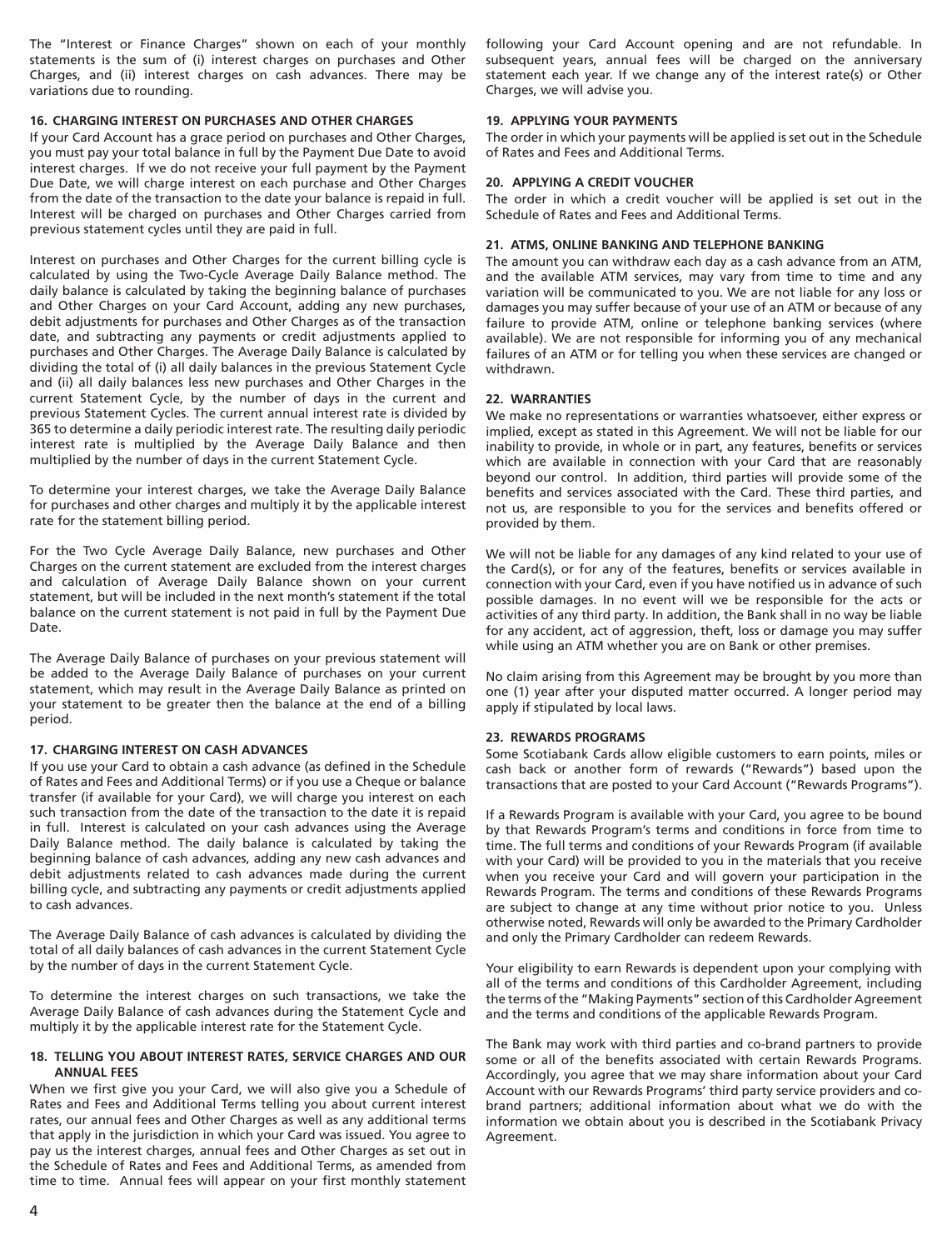#### **Co-Brand Cards**

Some of our Cards allow you to participate in the Rewards Programs of other selected companies. These companies do not act on our behalf. They are solely responsible to you for the services and benefits offered through those Rewards Programs as well as the administration of such Rewards Programs, including how you can earn and redeem partner rewards (such as points and miles).

**THE BANK MAKES NO REPRESENTATIONS OR WARRANTIES, EXPRESS OR IMPLIED, REGARDING THE ABILITY OF SUCH COMPANIES TO HONOUR THE REWARDS EARNED WITH YOUR CARD AND IN NO EVENT WILL THE BANK BE LIABLE FOR ANY LOSSES OR DAMAGES OF ANY NATURE WHATSOEVER RESULTING FROM SUCH COMPANIES' FAILURE TO HONOUR YOUR REQUESTS WITH RESPECT TO SUCH REWARDS PROGRAM.**

#### **24. REQUIRING YOU TO PAY YOUR TOTAL DEBT**

We may require you or your estate to pay your total debt immediately if:

- you do not carry out your obligations under this Agreement;
- you become bankrupt or insolvent, or die,
- upon legal attachment, levy or execution against you, your estate or your property; or
- any Card, Cheque or PIN is used contrary to this Agreement.

#### **25. PAYMENT OF COSTS AND EXPENSES**

Should it be necessary for us to enforce our rights against you in any legal action, you will reimburse us for all costs and expenses including reasonable legal fees incurred as a result of such legal action.

#### **26. UNENFORCEABILITY OF CERTAIN PARTS OF THIS AGREEMENT**

If any part of this Agreement is held invalid, illegal or unenforceable, the validity, legality or enforceability of the remainder of this Agreement shall not in any way be affected or impaired.

### **27. GIVING YOU NOTICE IF WE CHANGE THIS AGREEMENT OR THE SERVICES WE OFFER**

We can (subject to applicable law) change this Agreement or the services that are available with this Card (and the terms and conditions relating to them) at any time, but we will give you notice in writing before we do so.

We consider having given you notice in writing when: (i) we send you the notice by fax transmission, by electronic communication, or by regular mail, or (ii) we hand deliver it to the last address we have on file for you, or (iii) it is posted in our branches, posted on our website, displayed at our ATMs or on our ATM screens or announced on our voice-responseunit, or (iv) by any other reasonable means that we may allow from time to time in our absolute discretion.

We consider you to have received the notice: (i) on the same day that it was sent if sent by fax or by electronic communication, (ii) on the day it was hand delivered, (iii) when it is posted in our branches, posted on our website, displayed at our ATMs or on our ATM screens or announced on our voice-response-unit, and (iv) on the fifth (5th) calendar day if sent by regular mail. If your address is in The Bahamas, St. Maarten or in Grenada we consider you to have received the notice on the fourteenth (14th) day of it being mailed.

If there is more than one cardholder, all of you agree that we may send any notices to the Primary Cardholder only. Notice to the Primary Cardholder shall be considered to have been given to all of you including any Secondary Cardholder. As a Secondary Cardholder, you agree that all notices provided to the Primary Cardholder will be deemed to have been received by you when provided to the Primary Cardholder. As Primary Cardholder, you also agree to give a copy of all notices you receive from us to all Secondary Cardholders.

Your continued use of the Card Account means that you agree to and accept the new Agreement as amended.

If you do not agree with any of the changes made or with the revised Agreement, you must immediately stop using the Card Account and notify us that you are cancelling your Card Account.

You can view the current terms and conditions of the Agreement by

visiting the Scotiabank website of the country in which your Card was issued or by inquiring at your local Scotiabank branch.

 $\mathcal{L}_\text{max}$  , and the set of the set of the set of the set of the set of the set of the set of the set of the set of the set of the set of the set of the set of the set of the set of the set of the set of the set of the

#### **Scotiabank Privacy Agreement**

## **How We Protect Your Privacy**

Your privacy is important to Scotiabank. This Privacy Agreement (the "Privacy Agreement"), as amended from time to time, sets out the information practices for Scotiabank, including the type of information collected, how the information is used, and with whom the information is shared.

This Privacy Agreement applies to each individual that has applied for, signed an application, enrolled in, or uses any personal or business banking, insurance, brokerage or financial product or service offered by us ("Service(s)") including any co-applicant(s), guarantor(s), personal representatives, or an individual who participates in a Scotiabank contest, survey, event or has otherwise provided personal information to us ("you" and "your").

This Privacy Agreement replaces all previous privacy agreements, either written or oral, between you and us regarding the collection, use and disclosure of your Personal Information.

#### **In this Privacy Agreement:**

"we", "our", "us" and "Scotiabank", mean The Bank of Nova Scotia, or any of its branches, agencies, subsidiaries and affiliates, and joint ventures operating globally. Scotiabank includes companies engaged in the following services to the public: deposits, loans and other personal financial services; credit, charge, debit and payment card services; full service and discount brokerage services; mortgage loans; trust and custodial services; insurance services; investment management and financial planning services; and mutual funds investment services; and services related to the above such as loyalty programs.

"Personal Information" or "information" includes information about an identifiable individual, such as contact information, financial and account information, age and gender, identification numbers, income and employment information. This may include information provided by the individual or collected by Scotiabank from the use of its products and services, third parties or public sources, and includes information in any format, including digital formats.

#### **Collecting, using and disclosing your information**

Scotiabank is a global organisation with legal entities, business processes, management structures and technical systems that cross borders. Our privacy practices are designed to provide protection for your Personal Information where Scotiabank operates.

#### *What We Collect From You*

- When you apply for, or provide a guarantee in respect of, or use any Service and while you are our customer, or when you participate in a survey, promotion or contest with Scotiabank or otherwise provide us with your Personal Information, you agree we may collect your Personal Information, including but not limited to: your full name and contact details (such as address, telephone and mobile number, email address), National Identification Number (where applicable), date of birth, occupation and the nature and type of business you operate (if applicable), which may be required by law in many of the jurisdictions that Scotiabank does business;
- Government-issued identification, such as a valid passport, national identification card, voter's card or driver's license, as well as other documents or means of confirming your identity that are acceptable to us. We may also ask for documents such as a recent utility bill to verify your name and address;
- Your education, annual income, assets, liabilities and credit history,
- Information about your transactions, including payment history, Account activity, how you intend to use the Account, Certificates of Deposits, Term Deposits, products or Services and the source of any incoming funds, wealth, or assets;
- Information we may need in order to provide you with a Service, such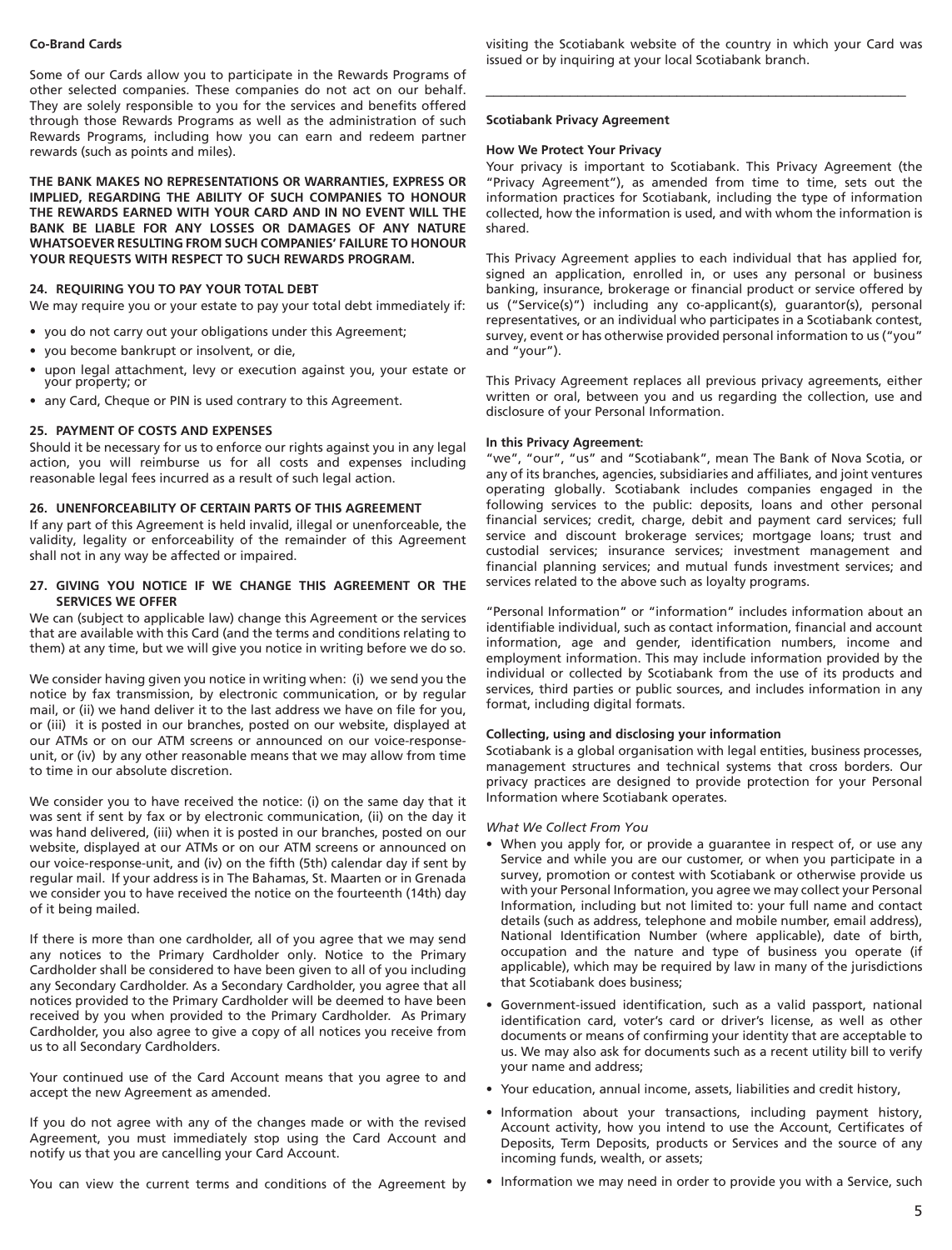as asking you for health information if you are applying for certain insurance products. In some instances, providing this information is optional;

- Information about third parties such as your spouse if you are applying for certain Services, where this information is required by law; and
- Information about beneficial owners, intermediaries and other third parties where this information is required by law.

For legal entities such as corporations, partnerships, trusts, estates, organisations, joint ventures or clubs (including investment clubs) or other organisations, we may collect the information referred to above for authorised persons, including, without limitation, signatories, officers, partners, trustees, executors and club members, as appropriate.

In addition, when you apply for, enroll in or use a Service, or participate in any contest, survey or event via a digital channel (such as online or mobile banking), we may collect information about your computer or device, operating system, internet connection or telephone account, settings, IP address, device locational data, and transaction data, as well as personal information as described above. We may collect, use, disclose and retain this information for the purposes described below, as well as to determine which settings are appropriate for your computer system, so we can provide or enhance digital functionality and banking options, for security purposes, internal analysis and reporting. You may withhold consent to the collection, use and disclosure of this information, although in some cases this may prevent you from using the digital channel to apply for or use a Service or to communicate with us, or may reduce the functionality of that channel.

Scotiabank or its service providers may also use various web tools, including Cookies (please see our Cookies Policy), Web Beacons and Tagging on our websites and advertisements to evaluate and improve our websites and other electronic offerings, tailor our Services, enhance our customer experience and communicate with you regarding products and Services that may be of interest.

- Tagging is a customised code on our websites that provide the ability to monitor user activity on Scotiabank websites. This software can be used to capture user activity to be used by us or a third party for analysis so that we can understand and enhance our user experience and provide further security controls.
- Web Beacons are small images embedded in our websites that, when combined with Cookies, help provide us with information about the use and effectiveness of our website.

Scotiabank may use video surveillance in and around our branches, bank machines and other locations for the purpose of safeguarding our clients and employees and protecting against theft, fraud and vandalism. Any video images recorded are destroyed when they are no longer required for business or other purposes, and any Personal Information is safeguarded in accordance with this Privacy Agreement.

#### *How We Use and Disclose Your Information*

We may collect your Personal Information, and use it and disclose it to any person or organisation, including any member of Scotiabank, for the following purposes:

- To confirm your identity;
- To understand your needs;
- To determine the suitability of our Services for you;
- To determine your eligibility for our Services;
- To set up, manage and offer Services that meet your needs;
- To provide you with ongoing services;
- To provide you with various options for applying for and accessing Services;
- To meet our legal and regulatory requirements, including the requirements of any self-regulatory organisation to which we belong;
- To help us collect a debt or enforce an obligation owed to us by you;
- To respond to a local or foreign court order, search warrant or other lawful demand or request that we believe to be valid, or to comply with the rules of production of a local or foreign court;
- To manage and assess our risks;
- To investigate and adjudicate insurance claims, other claims or complaints; and

• To prevent or detect fraud or criminal activity or to manage and settle any actual or potential loss in connection with fraud or criminal activity.

When we collect your health information for the purpose of providing an insurance service, we will use and disclose such information strictly for that purpose. (See below for more information).

#### *Third Party Service Providers*

We do not directly provide all the Services related to your relationship with us. We may use third party service providers (including affiliates) to process or handle Personal Information on our behalf, and to assist us with various services such as printing, postal and electronic mail distribution, data processing and analytics, marketing (including by telephone and electronic means), and providing customer support and you acknowledge and agree that we can release personal information about you to them.

When Personal Information is provided to third parties, Scotiabank will take the necessary measures to protect the Personal Information they receive from us in a manner that is consistent with our policies and practices, and that such information will only be used for its identified purposes.

#### *International Transfer/Outsourcing of Personal Information*

Our affiliates and service providers may be located in different jurisdictions than your home jurisdiction. We may share your Personal Information with our services providers, branches, subsidiaries and affiliates operating outside of your home jurisdiction for any of the purposes set out above. This means that your Personal Information may be disclosed to regulatory authorities in accordance with the laws of these jurisdictions. You understand and agree that your Personal Information may be transferred to and collected, used, disclosed or stored in jurisdictions outside of the jurisdiction in which you reside.

#### *Verifying Your Identity*

You agree that we may collect, use and disclose your social security number or any other type of national, tax or other government-issued personal identification number or information, where permitted by law, for income tax reporting purposes and to fulfil other regulatory requirements, as required by law. In addition, we may also collect, use and disclose this information to verify and report credit information to credit bureaus and credit reporting agencies as well as to confirm your identity, where permitted by law. This allows us to keep your Personal Information separate from that of other customers, particularly those with similar names, and helps maintain the integrity and accuracy of your Personal Information. You may refuse to consent to its use or disclosure for purposes other than as required by law. However, this may result in a denial of a Service or product.

In addition, information may also be disclosed to foreign taxation authorities such as the U.S. Internal Revenue Service or to any local taxation authority as required under the U.S. Foreign Account Tax Compliance Act ("FATCA"), or similar legislation from other countries or under local law.

We may verify relevant information you give us with your employer, your references or other reliable independent sources, and you authorise any person whom we contact in this regard to provide such information to us.

If you apply for or enroll in a Service and during the time you have the Service, we may consult various financial service industry databases, third parties or private investigative bodies maintained in relation to the type of Service you have applied for, enrolled in, or have. You also authorise us to release information about you to these databases and investigative bodies.

#### *Marketing Purposes*

We may analyze and use your information to better understand your use of our Services and to identify other products, services or offers from Scotiabank or select third parties that may be of interest to you, and may share your information within Scotiabank for these purposes. Unless you opt out, we may also use and share your contact information within Scotiabank so that we and our affiliates may contact you directly to tell you about products, services, offers, promotions, events and other valuable information from Scotiabank and select third parties, including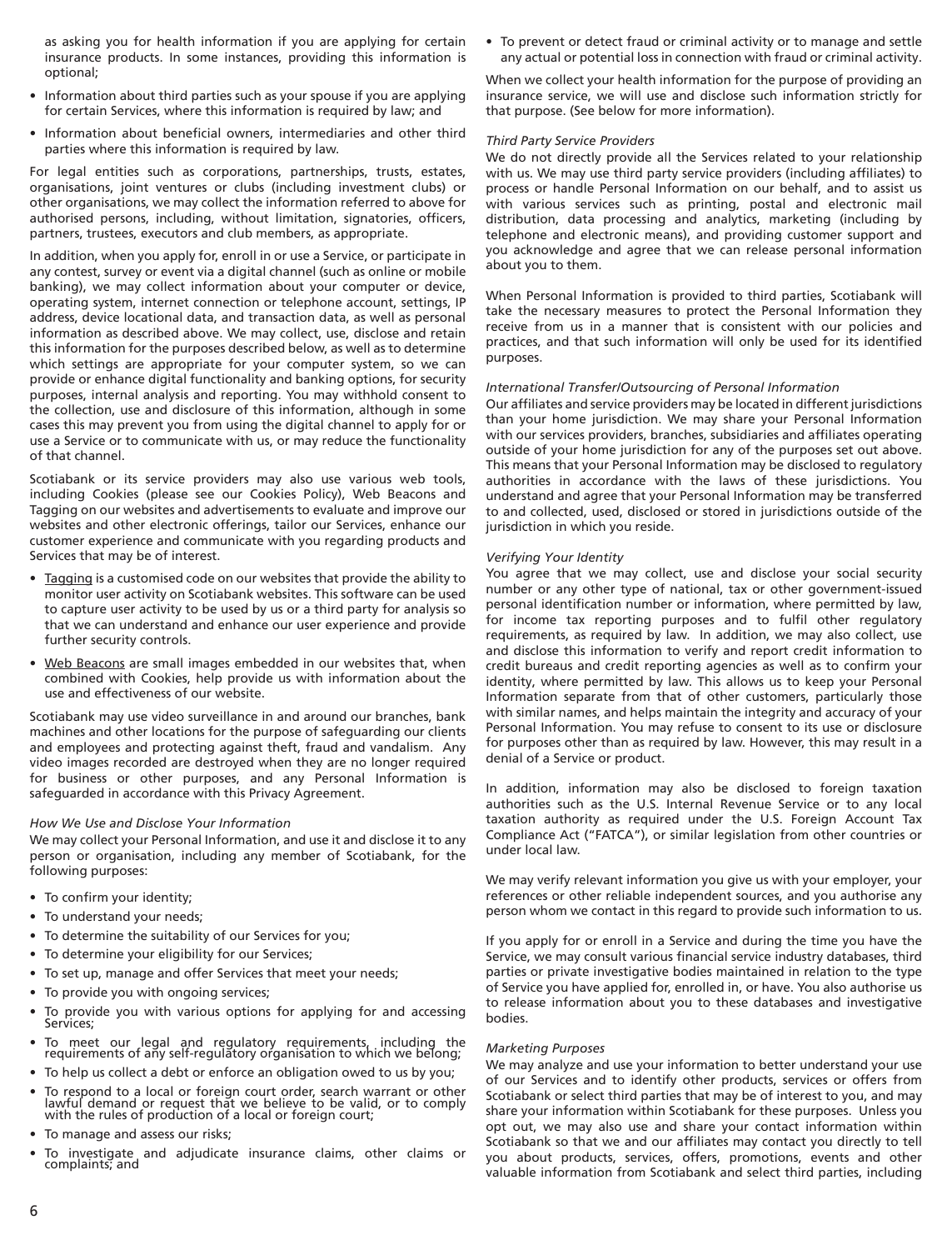via mail, telephone, email or other electronic channels. This consent will also apply to any companies that form a part of Scotiabank in the future. We will never share your information with third parties outside of Scotiabank for marketing purposes without your express consent.

If you have a Service with us, you agree that we may use, disclose to and collect from credit bureaus, credit reporting agencies or financial service industry databases (where applicable), credit and other information about you in order to offer you pre-approved credit products or margin facilities. We may also do this after the service has ended.

You may withdraw your consent to the use and disclosure of your Personal Information for the above marketing purposes at any time (see below).

### Recording and Monitoring

We monitor the account(s), certificate(s) of deposit, and term deposit(s) you have with us to meet our legal and regulatory obligations, including using automated surveillance systems to prevent or detect fraud or criminal activity such as money laundering or terrorist financing. We may also share your information within Scotiabank for these purposes, including investigating unusual or suspicious activity and, if necessary, reporting such activity to law enforcement agencies.

We may, with notice and consent where required, also monitor, record, and retain any telephone call or electronic communication we have with you. This is done to establish an accurate record of the information you provide, ensure that your instructions are followed properly, ensure customer service levels are maintained, resolve complaints and disputes, and for training purposes. Records of calls and electronic communications are destroyed when they are no longer required for business or other purposes, and any Personal Information is safeguarded in accordance with this Agreement.

You agree that a copy of a permanent business record(s) (in any form, including microfilm, photocopy, CD-ROM or image) or any communication with you may be substituted for the original of such document. You agree such records, or any recorded verbal communication, may be used, to the extent permitted by law, as conclusive evidence of the content of that communication in any legal or other proceedings.

#### **Use and Disclosure of Information for Specific Products and Services** *Credit Cards, Mortgages, Loans and Other Credit Products*

When you apply for, accept, guarantee a loan or credit facility, or otherwise become indebted to us, and from time to time during the course of the loan or credit facility, you agree that we may obtain, use, verify, share and exchange credit and other information (except health information) about you with others including: credit bureaus, mortgage insurers, creditor insurers, registries, our branches, subsidiaries and affiliates, and other persons with whom you may have financial dealings, as well as any other person as may be permitted or required by law. You agree that, we may do this throughout the relationship we have with you and you also authorise any person whom we contact in this regard to provide such information to us and we can continue to disclose your Personal Information to credit bureaus even after the loan or credit facility has been retired and, subject to applicable law, you may not withdraw your consent to our doing so.

If you have a Service with us such as a ScotiaCard , credit card or line of credit product, you agree that we may give information (except health information) about you to electronic payment service providers, credit or charge card associations, loyalty program partners and their employees and agents for the purposes of processing, authorising and authenticating your transactions (as the case may be), providing you with customer assistance services, and for other purposes related to your Services. We may also give this information in respect of your participation in contests and promotions administered by the electronic payment service providers, credit or charge card associations and loyalty program partners on our behalf.

If you have a mortgage account with us, if applicable, we may give information about you, including credit information, to government mortgage insurers for any purpose related to mortgage insurance. Information retained by government mortgage insurers may be subject to access to information and privacy legislation.

*Insurance Products* (Only applicable in countries where we are legally entitled to offer insurance services to you)

Subject to applicable legal requirements, when you apply for, enroll in or sign an application in respect of or accept an insurance service from us, you agree that we may use, give to, obtain, verify, share and exchange information about you with third parties, including references you have provided, hospitals and health practitioners, government health insurance plans, other insurers, medical information and insurance service bureaus, law enforcement representatives, private investigators, and other groups or companies where collection is necessary to underwrite or otherwise administer the Service requested, including the assessment of claims. You also authorise any person whom we contact in this regard to provide such information to us.

If you accept an insurance service with us, or if an insurance service is issued on your life, you may only withdraw your consent, as indicated below, so long as the consent does not relate to the underwriting or claims where Scotiabank must collect and report information to insurance service bureaus after the application has been underwritten or the claim has been adjudicated. This is necessary to maintain the integrity of the underwriting and claims systems.

#### **Disclosure in the Event of a Sale**

If we sell a company or a portion of the business or assets of The Bank of Nova Scotia or any affiliate, you agree that we may release your information to the purchaser, including prior to the sale. We will require any purchaser to protect the information we share, and to use it in a manner that is consistent with Scotiabank privacy policies and practices.

#### **Safeguarding of Personal Information**

The information that we collect is used strictly for Scotiabank's business purposes. Our employees' access to your records is restricted and limited to facilitate the business or provide ongoing customer service. We permit authorised employees, trained in the proper handling of Personal Information, to have access to your records on a need to know basis and only for these purposes.

We have adopted and implemented physical, electronic and procedural safeguards and security practices to protect your information against loss, theft and unauthorised access.

## **Retention of Personal Information**

You agree that we may keep and use information about you in our records for as long as it is needed for the purposes described in this Privacy Agreement, even if you cease to be a customer, subject to applicable law.

#### **Accuracy of Personal Information**

You acknowledge that all the information provided by you will, at any time, be true and complete. If any of your Personal Information changes or becomes inaccurate or out of date, you are required to advise us so we can update our records.

#### **Refusing or Withdrawing Consent**

Subject to legal, regulatory and contractual requirements, you can refuse to consent to our collection, use or disclosure of information about you, or you may withdraw your consent to our further collection, use or disclosure of your information at any time in the future by giving us reasonable notice. However, depending on the circumstances, withdrawal of your consent may prevent us from providing you, or continuing to provide you, with some Services, means of access to Services, or information that may be of value to you.

We will act on your instructions as quickly as possible, but there may be certain uses of your information that we may not be able to stop immediately.

You cannot refuse our collection, use and disclosure of information required by third party service providers essential for the provision of the Services or required by our regulators, including self-regulatory organisations.

You may inform us at any time to stop using information about you to promote our Services or the products and services of third parties we select. If you wish to refuse consent or to withdraw consent as outlined